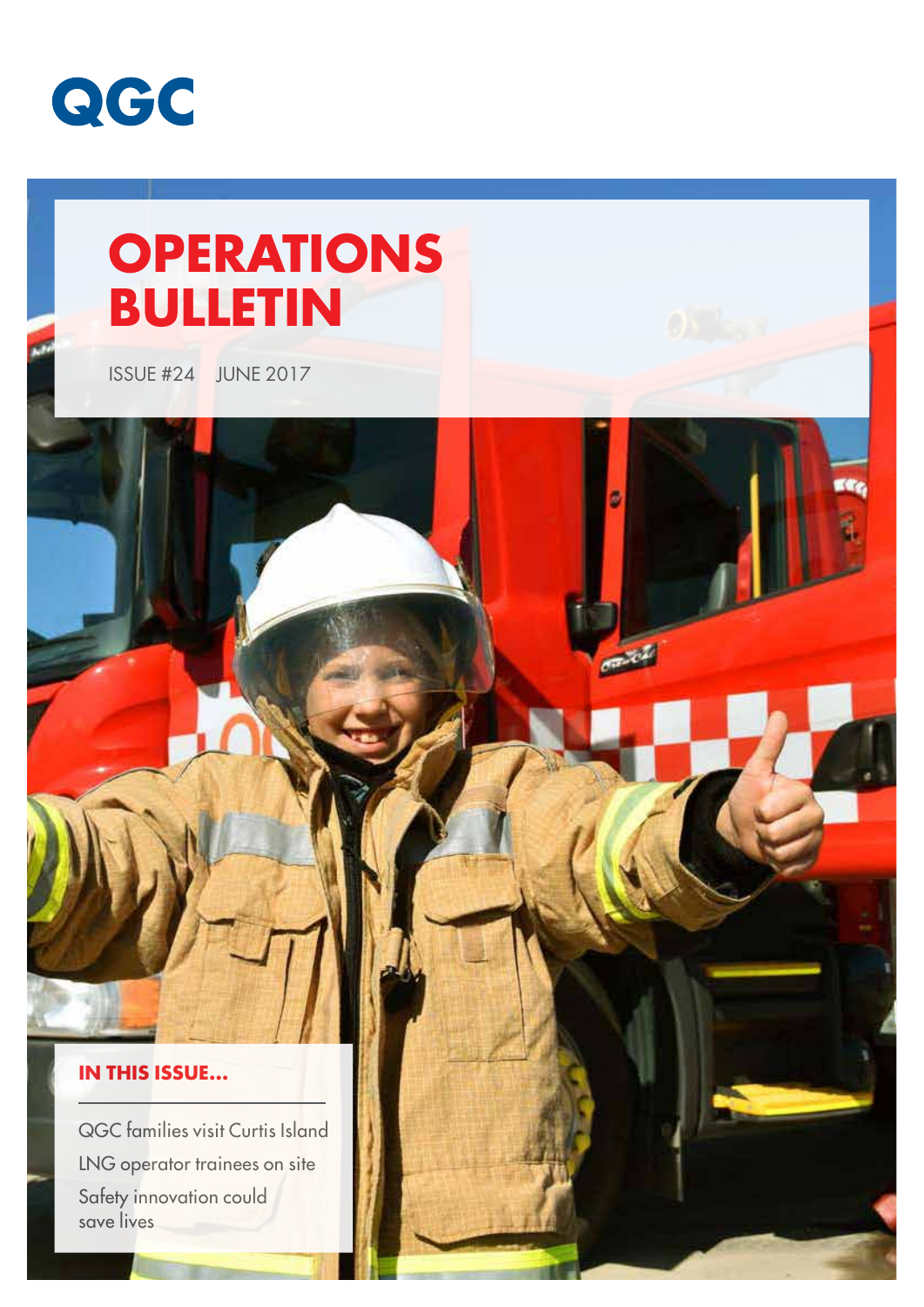## QGC FAMILIES VISIT CURTIS ISLAND



Two thumbs up for the QGC family day! Over 240 people visited QGC's Curtis Island LNG plant during May to see where their loved ones go to work each day.

#### The families of the QGC Curtis Island LNG plant staff in Gladstone saw where their loved ones go to work each day at the QGC Family Days during May.

Over 240 people visited the island over two days with families taking the ferry from the Gladstone mainland to Curtis Island, which is how staff travel to work every day.

Family members saw a glimpse into island life with the video 'A day in the life of a production technician' featuring Mark Land, a Gladstone local.

After viewing QGC's maintenance building and workshop, a narrated bus tour took families around the LNG plant to view the two LNG trains, LNG storage tanks, flare system and the export jetty.

The plant operators hosted a tour of QGC's main control room, the central hub for safe operation of the LNG plant.

The highlight for the children and those young at heart was the visit to QGC's fire station. The children boarded QGC's fire truck and ambulance, held the fire hose, wore fire protective clothing and tried out rescue equipment.

With over 95% of QGC's employees and contractors living in the Gladstone area, it was a great opportunity for the extended QGC family to get a close up look at the LNG plant and a better understanding of how it works.

Howard and Shirley Baker, parents of Lee Baker, QGC Production Shift Manager, said "We were so pleased to see where our son worked and to get a better understanding of what they do. It was amazing. A real eye opener".

Yvonne Strzelecki, Client Administrator for Sealink, who works at QGC's mainland ferry terminal, visited Curtis Island for the first time in four years, this time with the family in tow.

"The boys and I had a blast! Thank you for giving us the opportunity to participate in the fun and see the plant and operations now that they are fully up and running. The bus commentary explained all the different areas of the plant really well. The fire station and nurse were just plain fantastic – I couldn't drag the kids away from there! All in all, well done, I'm proud to work with QGC!"





The Baker family are all smiles on the way home from the QGC Family Day, after seeing where son Lee Baker spends his days.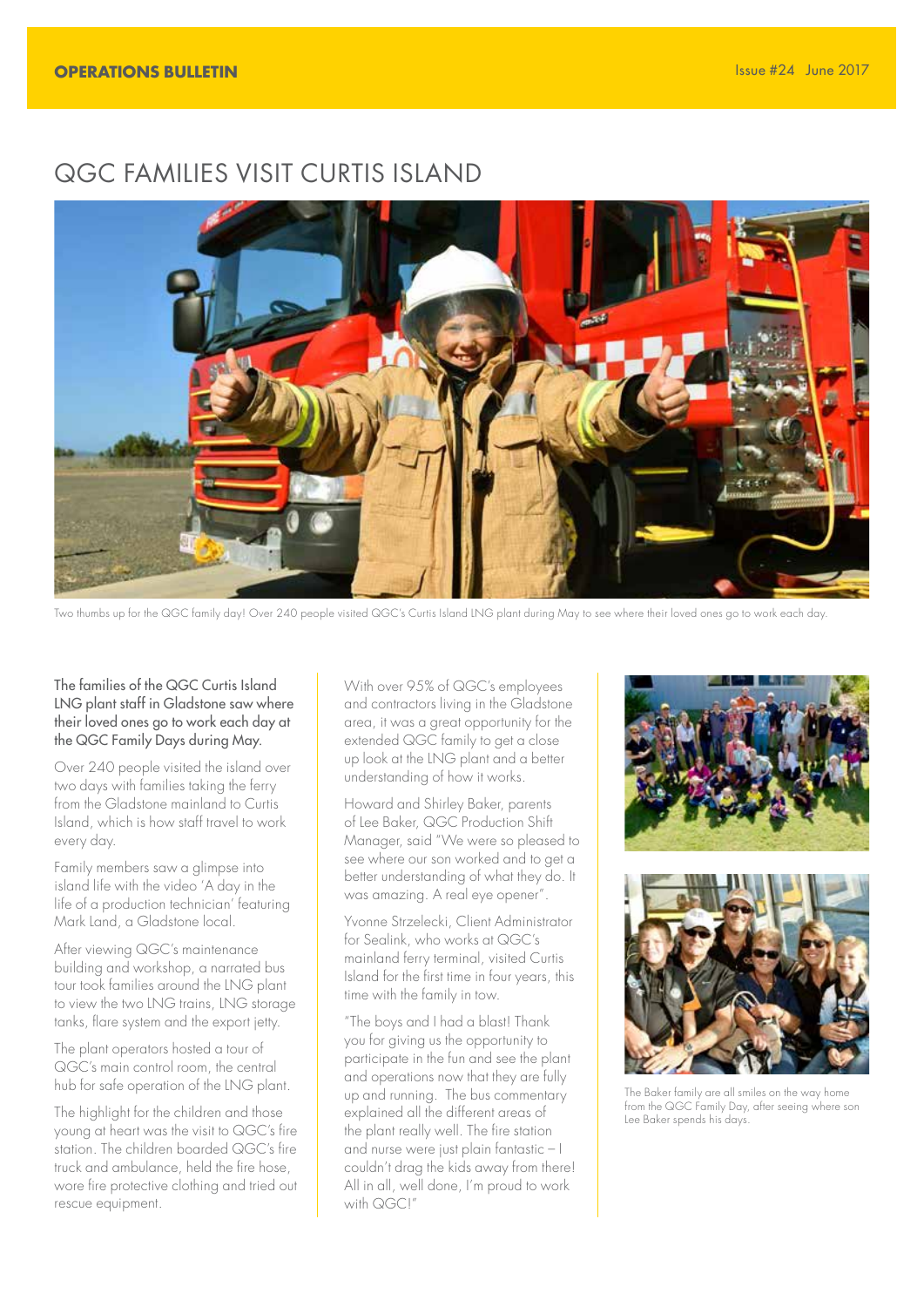## **SURAT BASIN**



QGC's Charlie Field Compression Station construction is nearing completion.

This section features information about activities in our natural gas development areas that cover more than 4,900 square kilometres and span from south of Tara to north-west of Wandoan.

## WELL SITE INSPECTIONS

A team of 50 operators inspect each of QGC's more than 2,500 wells once a fortnight. Operators are required to adhere strictly to land access and weed management rules for individual properties. This team, who drive utility vehicles, represent a major proportion of our light vehicle movements around the region.

## PIPELINE INSPECTIONS

QGC operators work in small teams to inspect the 543km Wallumbilla Gladstone Pipeline easement to monitor the infrastructure and progress of vegetation rehabilitation.

In June, the following activities will occur:

- Aerial inspections from west of Dalby (Ruby Jo site) to west of Wandoan (Woleebee Creek site) and between Chinchilla and Gladstone during the first half of the month.
- Daily, on-ground easement inspections from west of Dalby (Ruby Jo site) to Gladstone.

## WATER TREATMENT Spent over \$1.9 million in the Surat Basin region.

The Northern Water Treatment Plant, at Woleebee Creek south-west of Wandoan, and the Kenya Water Treatment Plant, south-west of Chinchilla, are successfully processing water produced in the surrounding gas fields for beneficial use within these regions.

These two water treatment plants enable QGC to make available 97% of produced water for beneficial use.

The following table summarises the average daily production at each water treatment plant and the total volume of water processed to date in 2017.

| <b>WATER TREATMENT</b><br><b>PLANT</b> | <b>AVERAGE DAILY</b><br><b>PRODUCTION</b><br>(MAY 2017) | <b>2017 YEAR TO DATE</b><br><b>PRODUCTION</b><br>(AS AT 31 MAY 2017) |  |
|----------------------------------------|---------------------------------------------------------|----------------------------------------------------------------------|--|
| Kenya                                  | $32.7$ ML/d                                             | 4939 ML                                                              |  |
| Northern                               | $11.6$ ML/d                                             | 17.50 ML                                                             |  |

## **CHARLIE PROJECT UPDATE**

Construction of the Charlie project on QGC's tenements west of Wandoan is progressing to schedule.

The development involves the construction of 300-400 wells, a large field compression station and associated pipelines and facilities which will feed into existing gas processing and water infrastructure at Woleebee Creek.

April was an injury free month across the project with no recordable injuries.

All of the Charlie wells have now been drilled, well site facilities installed and hundreds of kilometres of gathering pipelines, cables and gas trunklines are now in place.

The construction of the Charlie Field Compression Station is nearing completion with civil and below ground works finished.

The project has created up to 1,600 construction jobs and has created business opportunities for local Queensland and Surat Basin businesses.

Between July and December 2016, QGC's Charlie contractors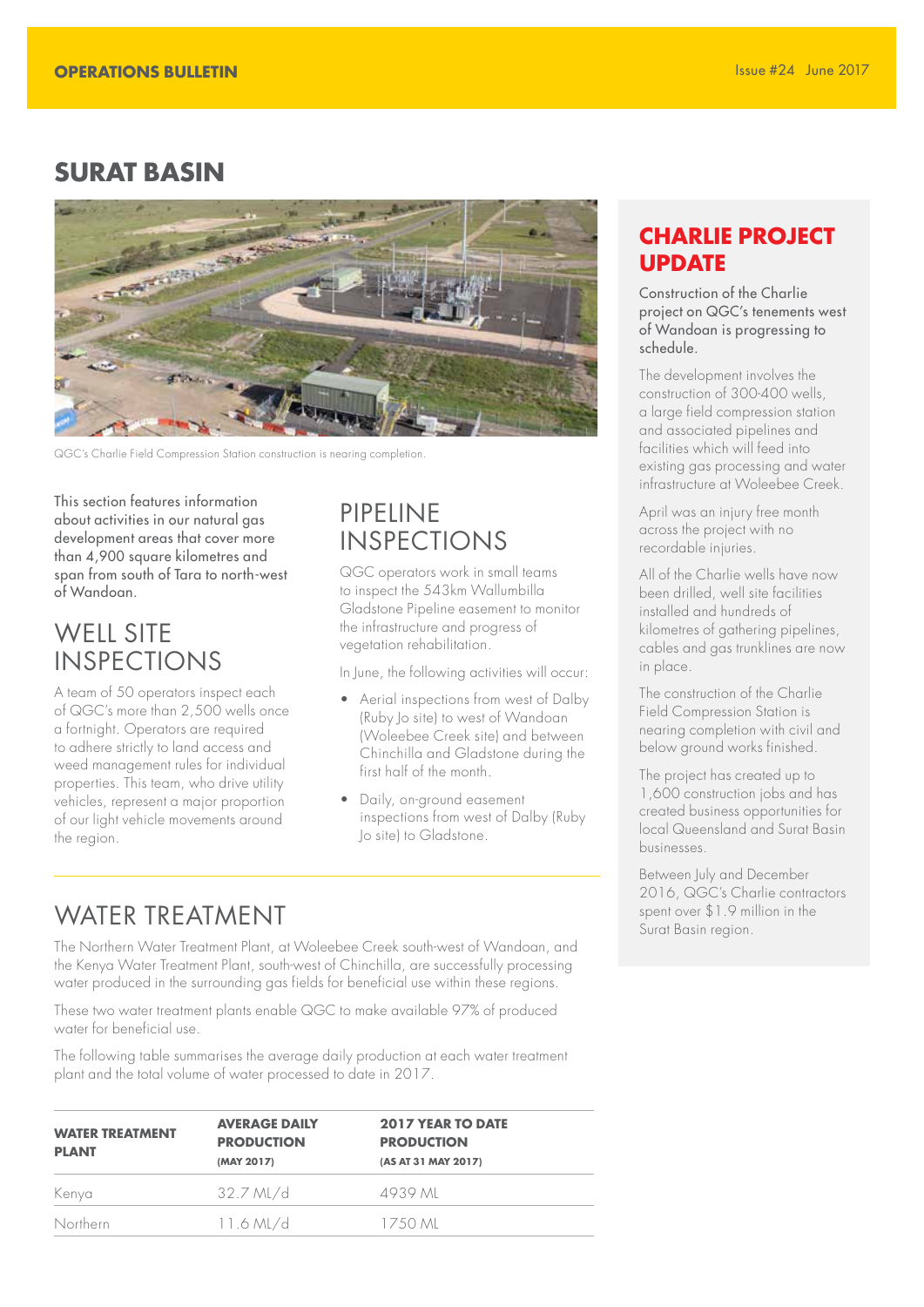## PROJECT RUBY UPDATE

QGC announced Project Ruby in March 2017 and construction has already progressed with 18 of the 161 wells drilled and 28 well pads constructed.

The project is the next development to sustain the supply of domestic gas and LNG production from QGC's existing tenements.

Approximately 350 kilometres of water and gas gathering pipelines will be built. The project will not include the construction of field compression stations, processing plants or water treatment facilities. This project will utilise existing infrastructure in the central and southern development areas.

## **GLADSTONE** QGC'S LNG OPERATOR TRAINEES ON SITE



Caption: QGC's LNG operator trainees gain practical knowledge on their recent visit to the LNG plant on Curtis Island. Pictured from left to right: Trainees Samuel Keyworth, Amy Varker, Shaynae Millers; Jake Curtis, Danielle Gillmeister and David Lemalu with QGC Midstream Operations Manager Adrian Button (far left) and QGC Asset Manager Peter Norman (far right).

Ten LNG operator trainees, six hosted by QGC, began their Certificate III in LNG Process Plant Operations in February this year, embarking on a twoyear course which enables Gladstone locals with no LNG experience to start gaining qualifications to apply for LNG Process Operator roles.

While their training to date has centered on the classroom, our six QGC trainees recently visited Curtis Island which helped bring their learnings to life. Trainees spent three days with our learning team and production crews gaining practical knowledge which will assist them in tackling the technical LNG plant and process modules of the course.

The trainees will return to site later this year when they will undertake the bulk of their on-the-job experience with their production crews.

## QGC UPGRADES ROADS

QGC is upgrading various roads, some of which are currently being worked on, and other upgrades will start in coming weeks. Road upgrades are summarised below:

#### **PERRETS ROAD**

There are some small potholes on the approach to the Horse Creek crossing. QGC recommends drivers slow down and drive carefully to conditions. Western Downs Regional Council has been alerted and is arranging repairs.

#### **CECIL'S ROAD**

Final sealing of Cecil's Road will take place this month. All other road works are complete.

#### **RYALS ROAD**

Western Downs Regional Council is preparing the costs for the upgrade of the Horse Creek Crossing. All other road works to Ryals Road are complete.

#### **GOLDEN'S ROAD**

Western Downs Regional Council has approval to construct a further one kilometre section of gravel upgrade from the end of the recently completed works.

#### **BUNDI ROAD**

There are three floodways where damage to the pavement exists. Western Downs Regional Council has been alerted and is arranging repairs.

Weather conditions and unforseen events, may impact dates and timings of work and repairs. All works will be performed in accordance with a council approved traffic management plan. Please adhere to the advisory traffic signage installed before and during the closure periods. We thank you for your patience and encourage all drivers to keep safe and drive to conditions.

Increased traffic to the Charlie and Ruby projects are expected as construction progresses. QGC's detailed transport management plan for the project includes In-vehicle Monitoring System tracking for all QGC vehicles and traffic controls in affected areas. For any concerns please phone the QGC Community Information Line on 1800 030 443.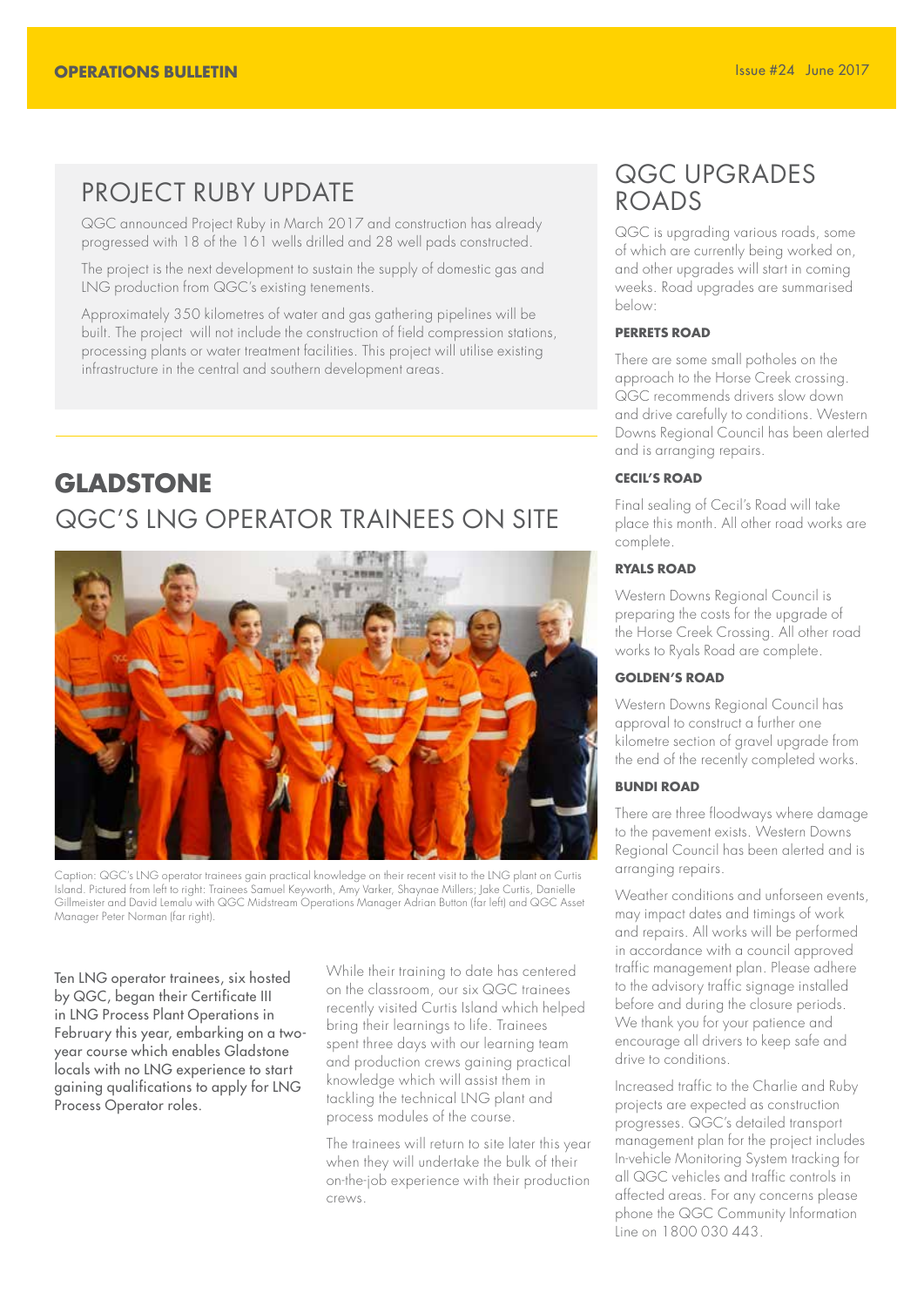## SAFETY INNOVATION ON CURTIS ISLAND COULD SAVE LIVES

QGC Mechanical Technician, Ross Davison, recently won a QGC Goal Zero Hero award for his innovative solution to prevent dropped objects.

Ross who wanted to make the working environment safer and prevent injury, took the initiative to work with a local company to introduce a new piece of equipment to replace the leather weld blankets that prevent dropped objects to make the working environment safer and prevent injury.

Coalport Bags, located south of Mackay in Hay Point, developed the design concepts after testing four dropped object prevention blankets. As a result, QGC is now sourcing 30 more sets to issue to all work groups across mechanical, electrical and operations on Curtis Island.

The kits can be adjusted in size with additional blankets if required and have been designed to ensure there are no trip hazards. They are produced using a fire retardant material which is bright yellow to ensure it is noticeable from below where work is occurring above.

QGC's upstream team is already looking to place an order for work groups in the Surat Basin.

Safety is a deeply held value by QGC and Goal Zero is part of Shell's vision to prevent safety incidents.



QGC's Ross Davison uses his innovative solution of a new dropped object prevention blanket to help prevent injuries and save lives.

## **BECOMING A SUPPLIER**

QGC supports the long-term, economic sustainability of the regions in which we operate through providing the opportunity to supply the business with competitively priced goods and services.

Our Local Content Policy targets four goals: supporting competitive procurement, facilitating job creation, promotes reconciliation and builds economic sustainability.

We actively encourage our employees and contractors to source quality, cost-effective goods and services locally, based on full, fair and reasonable opportunities.

This is in line with our participation in the voluntary Queensland Resources and Energy Sector Code of Practice for Local Content administered by the Queensland Resources Council and as required, project-based Australian Industry Participation Plans.

Visit http://www.bg-group.com/australia/becomingasupplier to register your interest in becoming a supplier or for a fact sheet on how to access our supply chain.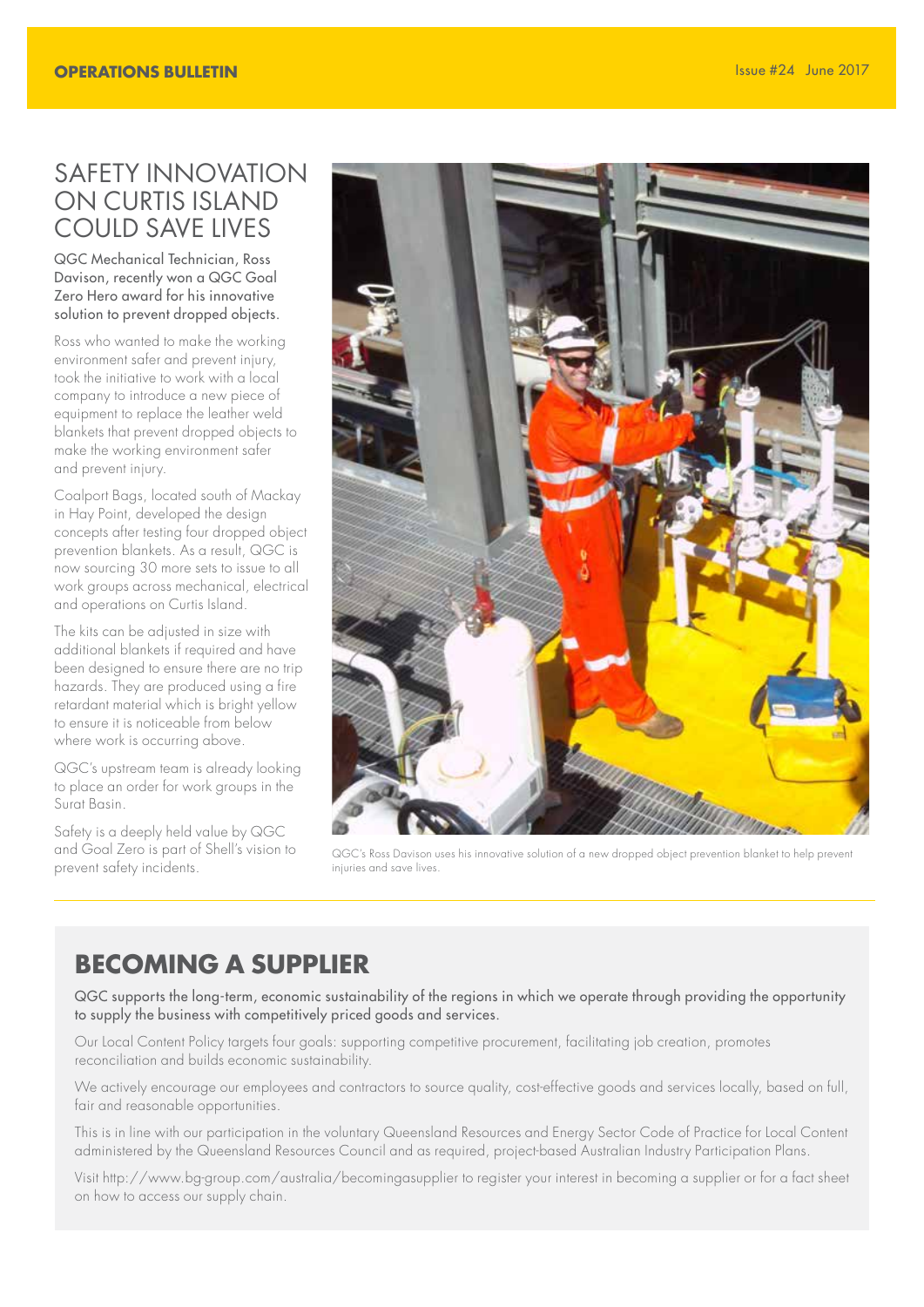## **COMMUNITIES**

| <b>DATE</b>       | <b>LOCATION</b> | <b>ACTIVITY</b>                                                                                                                                                                                                                                                            |  |
|-------------------|-----------------|----------------------------------------------------------------------------------------------------------------------------------------------------------------------------------------------------------------------------------------------------------------------------|--|
| $15$ lune         | Chinchilla      | Central/Southern Regional Community Consultative Committee Meeting<br>If you had feedback for your community representative, please find a full list of representatives:<br>http://www.bg-group.com/762/qgc/sustainability/community/community-consultative-<br>commities/ |  |
| 16 June           | <b>Miles</b>    | Northern Regional Community Consultative Committee Meeting<br>If you have feedback for your community representative, please find a full list of representatives:<br>http://www.bg-group.com/762/qgc/sustainability/community/community-consultative-<br>commities/        |  |
| $4$ July          | Chinchilla      | Chinchilla Show, Chinchilla Showgrounds. Cost: Free<br>gladstonefestival.com/harbourfestival                                                                                                                                                                               |  |
| 11 July           | Gladstone       | Tuesday 11 July, Central Queensland University - Leo Zussino Building, Bryan Jordan Drive,<br>Gladstone 6:00-7:00pm                                                                                                                                                        |  |
| $4 - 6$<br>August | Tara            | Tara Camel Races, Tara Showgrounds<br>http://www.tarafestivalncamels.org.au/                                                                                                                                                                                               |  |

## **WESTERN DOWNS SMALL BUSINESS BOOST FROM QGC AND THE CHAMBER OF COMMERCE AND INDUSTRY**

#### Over 50 Western Downs community members attended the fifth series of the CCIQ Business Forums in May.

The QGC funded forums provided expert advice to small businesses on essentials such as innovation, business development, sales and human resources and industrial relations.

In addition to the workshops, 30-minute free one-on-one sessions were available, for businesses to receive tailored and confidential advice relevant to their business needs.

Lenore Long from Abrahams Drapery in Miles said "the one-on-ones were informative. It was a very helpful session."

Brooke Beil who owns the Woolshed Bakery in Tara also said the presenters were great and the session was "very well organised and provided very helpful information".

The workshops are part of the Strengthening Local Chambers program developed in partnership by QGC and CCIQ.

The program provides resources and support to local businesses in managing and taking advantage of the ongoing changes and opportunities in the region.

QGC has provided \$492,580 to the program since 2013. Five local chambers in the Western Downs, Miles, Chinchilla, Jandowae, Tara, Wandoan, participate in the program.



Tara's Woolshed Bakery owner, Brooke Beil, found the QGC funded, Chambers of Commerce and Industry (CCIQ) Business Forums very helpful and well organised. Pictured are (left to right) Tara Futures Group President Joe Abbott, Chambers of Commerce and Industry Senior Employer Advisor Damian Di Santo and Woolshed Bakery Owner Brooke Beil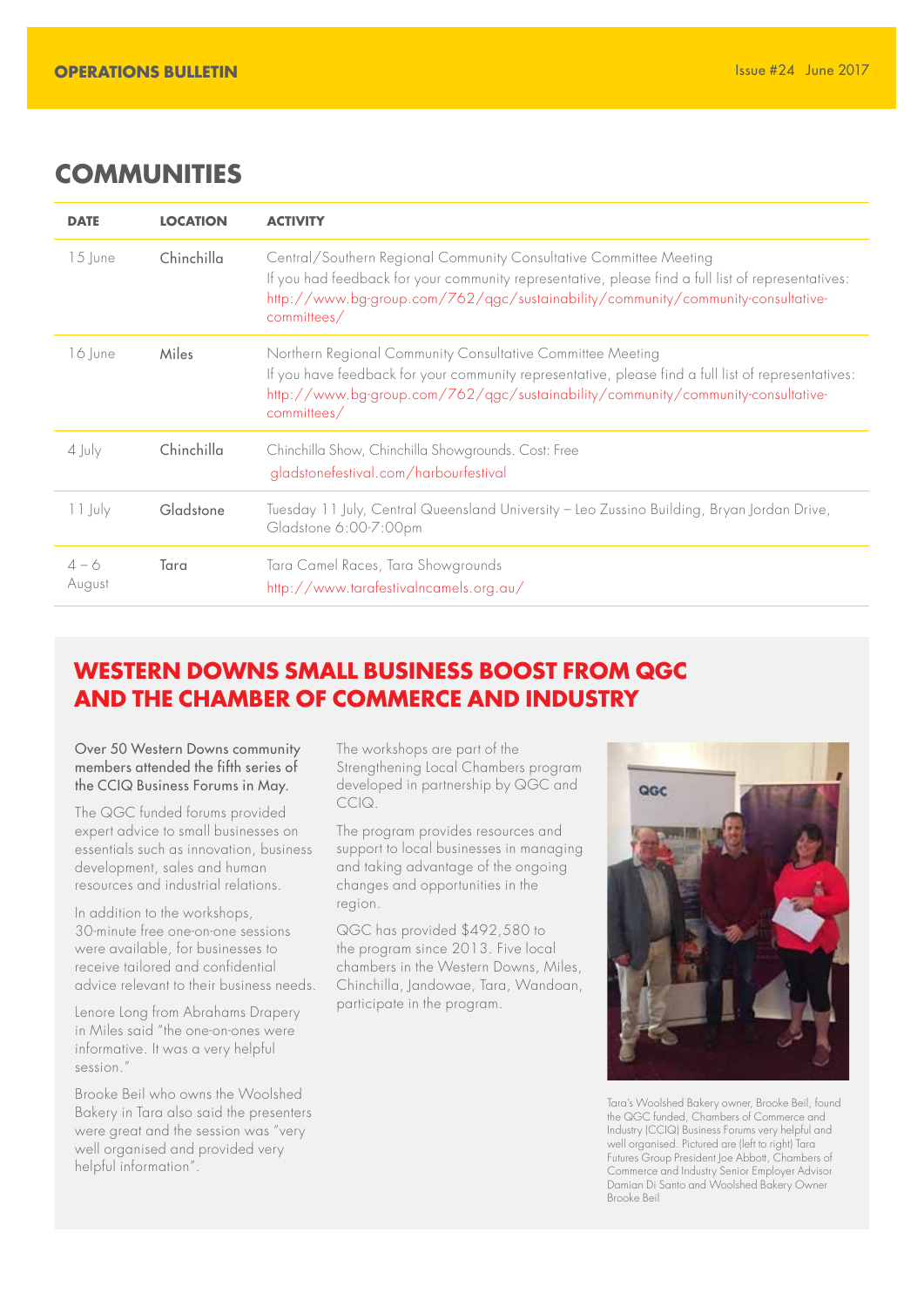

QGC's team spoke with over 500 community members about some of our most exciting technology at the Chinchilla Show in May. Pictured are Questacon's Tour Coordinator Aidan Murray and Assistant Tour Coordinator Matthew Dunn, QGC Community Adviser Kristelle Townsend, QGC Community Liaison Officer Katie Taylor, Centre for Online Health Telehealth Project Manager Lisa Garner with drone experts Insitu Pacific's Senior Project Manager Craig Rose and QGC's Demand Manager Smart CSG Mike Hopgood

## TECHNOLOGY ON DISPLAY AT THE CHINCHILLA SHOW

#### The Shell Questacon Science Circus drew huge crowds at the QGC exhibition at the Chinchilla Show in May.

Crowds were entertained with a science shows featuring air, bubbles and balloons as well as five hands-on exhibits featuring maths and coding.

The Shell Questacon Science Circus aims to inspire young people, primarily in regional areas of Australia, to engage in science, technology engineering and maths, and the possible career options these fields present.

QGC's Remotely Piloted Aircraft System (RPAS) was also on display to the 500 attendees who visited QGC over the two-day event.

QGC's RPAS partner Insitu Pacific showed attendees a model of the Unmanned Aerial Vehicle (UAV) technology or as commonly known, drone.

QGC has supported the Chinchilla show for five years and provided \$5,000 of funding for the 2017 event.



## MONGOLIAN JOURNALISM STUDENTS LEARN ABOUT ONSHORE NATURAL GAS IN **CHINCHILLA**

QGC recently hosted a group of 20 senior Mongolian journalists who are studying ways to improve media coverage of sustainable mining development in Mongolia.

Ms Bolor Zaankhuu from Mongolia's Eagle TV News took part in the visit, which included a stop at the QGC Chinchilla information centre. She said it was very beneficial and an excellent program for the journalists at a much-needed time.

"We learnt about the key issues for sustainable mining practices around the world and had a chance to speak to experts in the field," Ms Zaankhuu said.

The delegation heard from QGC on natural gas development and operational practices in the Western Downs, as well as the environmental, social and political considerations.

The University of Queensland's Sustainable Minerals Institute, who QGC has a co-operative research relationship with, invited QGC to participate in the event.